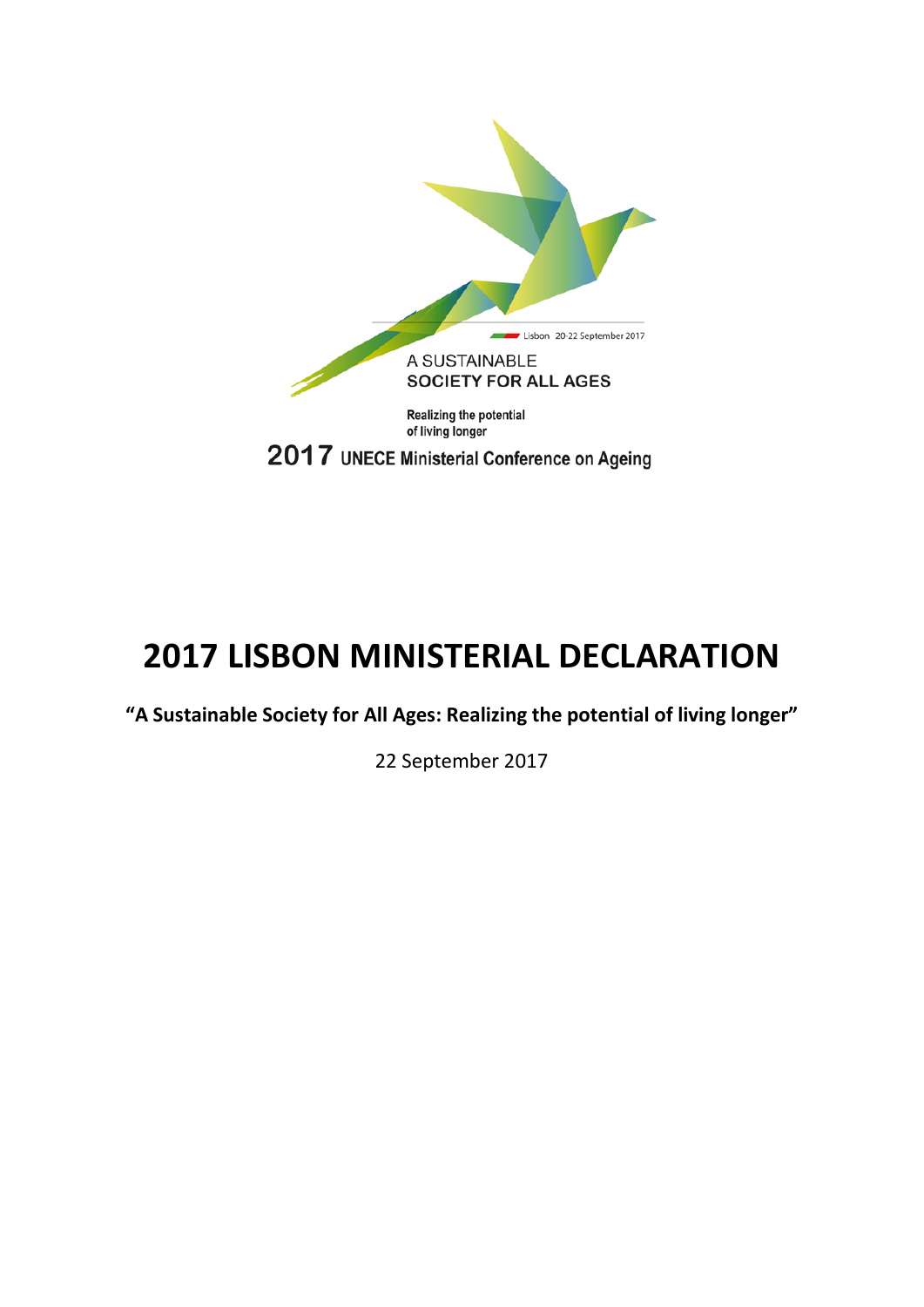#### **2017 LISBON MINISTERIAL DECLARATION**

# **4th UNECE Ministerial Conference on Ageing**

# **"A Sustainable Society for All Ages: Realizing the potential of living longer"**

## **Preamble**

- 1. We, the representatives of the member States of the United Nations Economic Commission for Europe (UNECE), gathered at the fourth Ministerial Conference on Ageing from 21 to 22 September 2017 in Lisbon, Portugal, reaffirm our commitment made in the Berlin Ministerial Declaration in 2002 and subsequently confirmed by the León (2007) and Vienna (2012) Ministerial Declarations to fulfil the Regional Implementation Strategy (RIS) of the Madrid International Plan of Action on Ageing (MIPAA) and to safeguard older persons' enjoyment of all human rights as laid down in the relevant international and regional instruments.
- 2. We note with satisfaction that life expectancy has increased for both women and men in the UNECE member States, although this increase in longevity is not always accompanied by good health. We particularly appreciate the richness of life experience and knowledge of older persons and their contributions for the benefit of our societies and their own personal fulfilment.
- 3. We recognize that the ongoing demographic changes present opportunities and challenges for policymaking and for individuals in our countries, and acknowledge a need for gender equality and intergenerational solidarity.
- 4. We appreciate that older persons are not a homogenous group, but diverse in their needs, preferences, and opportunities throughout their life course.
- 5. We acknowledge the significant progress made by many member States, either at the national or local level, in fulfilling the ten commitments of the UNECE RIS/MIPAA during the third five-year cycle. At the same time, we are aware that the implementation of the UNECE RIS/MIPAA during the past five years has occurred in an environment of economic stagnation, pressures on social spending, rising migration and technological transformation. Notable achievements in implementation in the region include, among others, the following:
	- (a) increasing attention of policymakers, social partners, media, civil society and the general public to the issues of individual and population ageing, including the observance of older persons' dignity and enjoyment of all human rights, and recognition of their contributions to economic performance and society as well as to strengthening inter- and intragenerational solidarity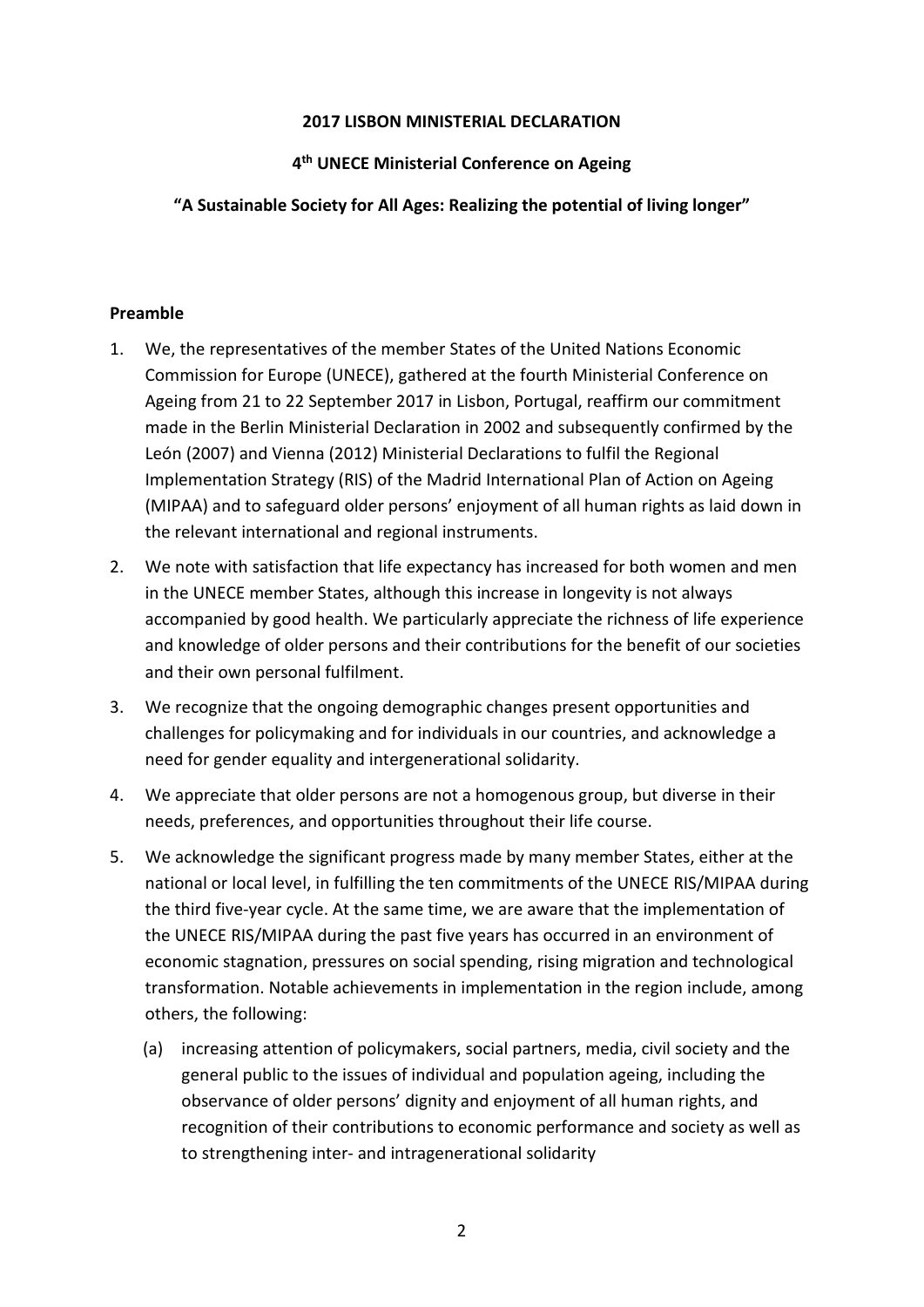- (b) advancing active ageing as the central concept and operational approach of national and regional policies on ageing
- (c) setting up measures to adapt national social protection systems and labour markets to the consequences of demographic changes
- (d) growing involvement of civil society, in particular organizations of older persons, in the development of policies addressing the rights, needs and fulfilment of the potential of older women and men
- (e) wider use of innovative approaches in providing services related to education and training, employment, culture, leisure and social tourism, rehabilitation, health and social care, including technological and organizational innovations, as well as promoting stronger cross-sectoral multi-stakeholder involvement in developing such services.
- 6. We note that some UNECE member States have still to develop more comprehensive policy responses to the individual and societal needs of ageing populations, while other member States need to secure or enhance the existing access of older persons to adequate social protection and well-functioning systems of health and long-term care including access to advanced treatments offered by medical progress.
- 7. We are also cognizant that policies on health and welfare of older persons in many member States need to be complemented with measures aimed at empowering older persons, particularly older women, safeguarding their dignity and preventing all forms of discrimination, abuse, violence and neglect.
- 8. We realize that the contribution of growing numbers of older persons as both consumers and producers - to economic and social innovation and development is not universally recognized. Likewise, the role of social and health service sectors supporting older persons calls for better appreciation not only as important and growing labour market, but also as contributing factor to the economy and social cohesion as well as healthy ageing.
- 9. We see a need to strengthen social cohesion in our societies by recognizing the potential of older persons and promoting opportunities for them to participate in society and the economy.
- 10. To foster the implementation of UNECE RIS/MIPAA during the fourth cycle from 2017 to 2021, we stress the importance of further mainstreaming ageing into relevant policy areas and combating ageism in its many forms. We stand together in reaffirming the commitment to designing and implementing integrated policies for active and healthy ageing, where older persons are continuously recognized as an asset for a sustainable and inclusive society for all ages.
- 11. We aspire to realize the potential of living longer and we are determined to work towards achieving the following policy goals by 2022: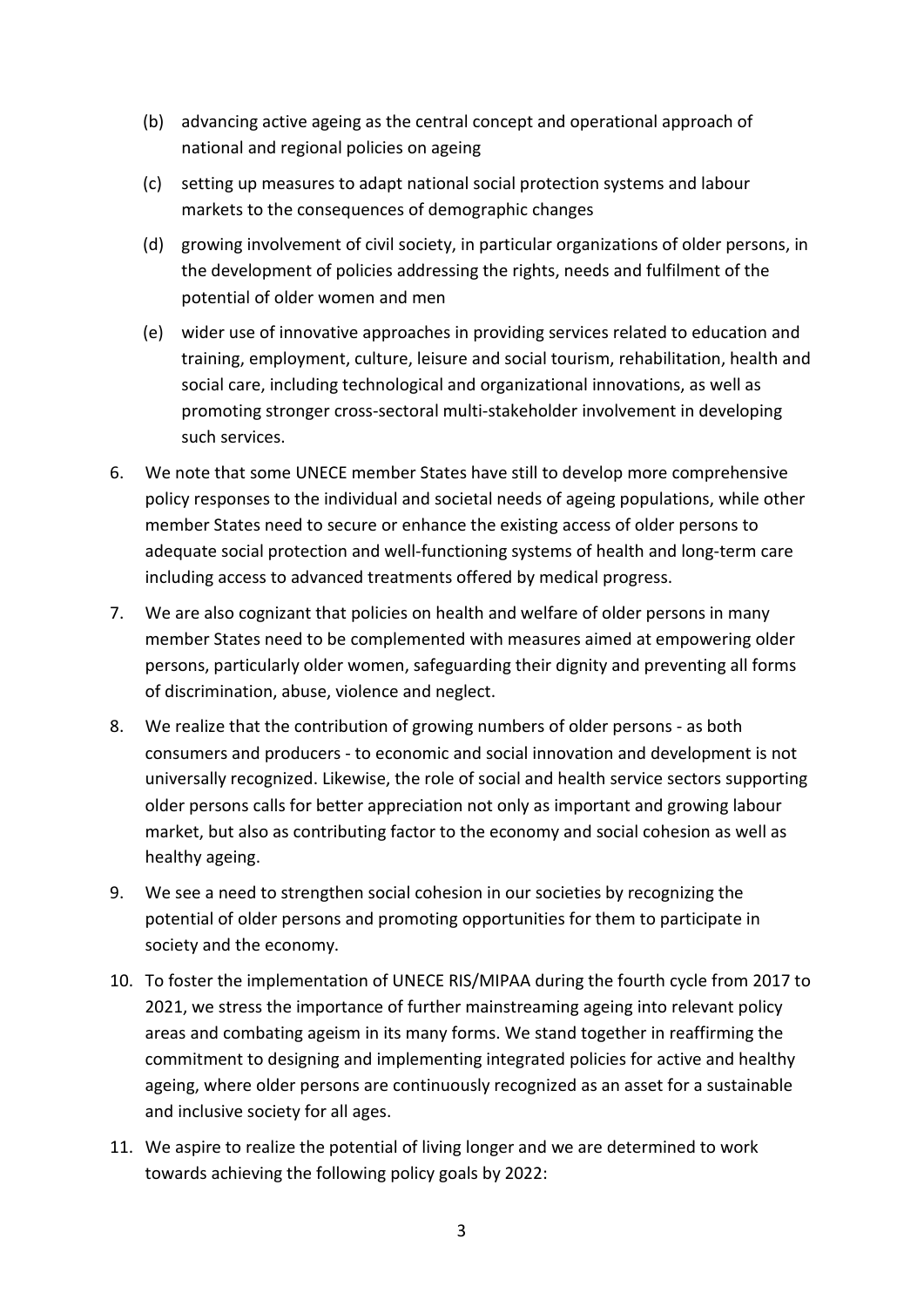## **I. Recognizing the potential of older persons** *by*

- 12. *empowering* individuals to realize their potential for physical, mental and social wellbeing throughout their lives and to participate in and contribute to society according to their capacities, needs, and desires
- 13. *developing and implementing* socially responsible and future-oriented economic and financial strategies that encompass the needs, capacities and expectations of current and future generations, while valuing the potential of older persons, their life experience, their responsibility and support for all generations and for society
- 14. *fostering* effective consultations with, and involvement of, older persons and their representatives at the national, regional and local levels in designing policies, strategies and measures that directly or indirectly influence their lives, taking into account the diversity of older persons and their needs
- 15. *promoting* a positive image of older persons, acknowledging their contributions to society and strengthening multigenerational discourse and intergenerational learning by all stakeholders, cultivating a life-course perspective in education, the media and other areas to promote better understanding of individual and societal ageing and the opportunities it presents
- 16. *fostering* work and volunteering of younger and older persons in intergenerational settings to help them understand how important and rewarding communication, exchange of experiences, cooperation and intergenerational solidarity are in all areas of life, within and outside the family
- 17. *encouraging* businesses, non-profit organizations and public enterprises to involve older persons as consumers in the planning and design of goods and services to match their needs and preferences, and to engage them in monitoring the quality of such goods and services
- 18. *ensuring* that older persons can attain and maintain their highest possible level of health and functional capacity by supporting the development of age-friendly environments and housing, and adapting health and social care systems to provide integrated, prevention- and person-oriented services, including in deprived urban, rural and remote areas.

## **II. Encouraging longer working life and ability to work** *by*

- 19. *recognizing* the potential embedded in the employment of older workers and developing labour market strategies to promote maximum participation opportunities for workers of all ages
- 20. *fostering* access to and promoting lifelong learning opportunities and development of skills as a prerequisite of an active and fulfilling life at all ages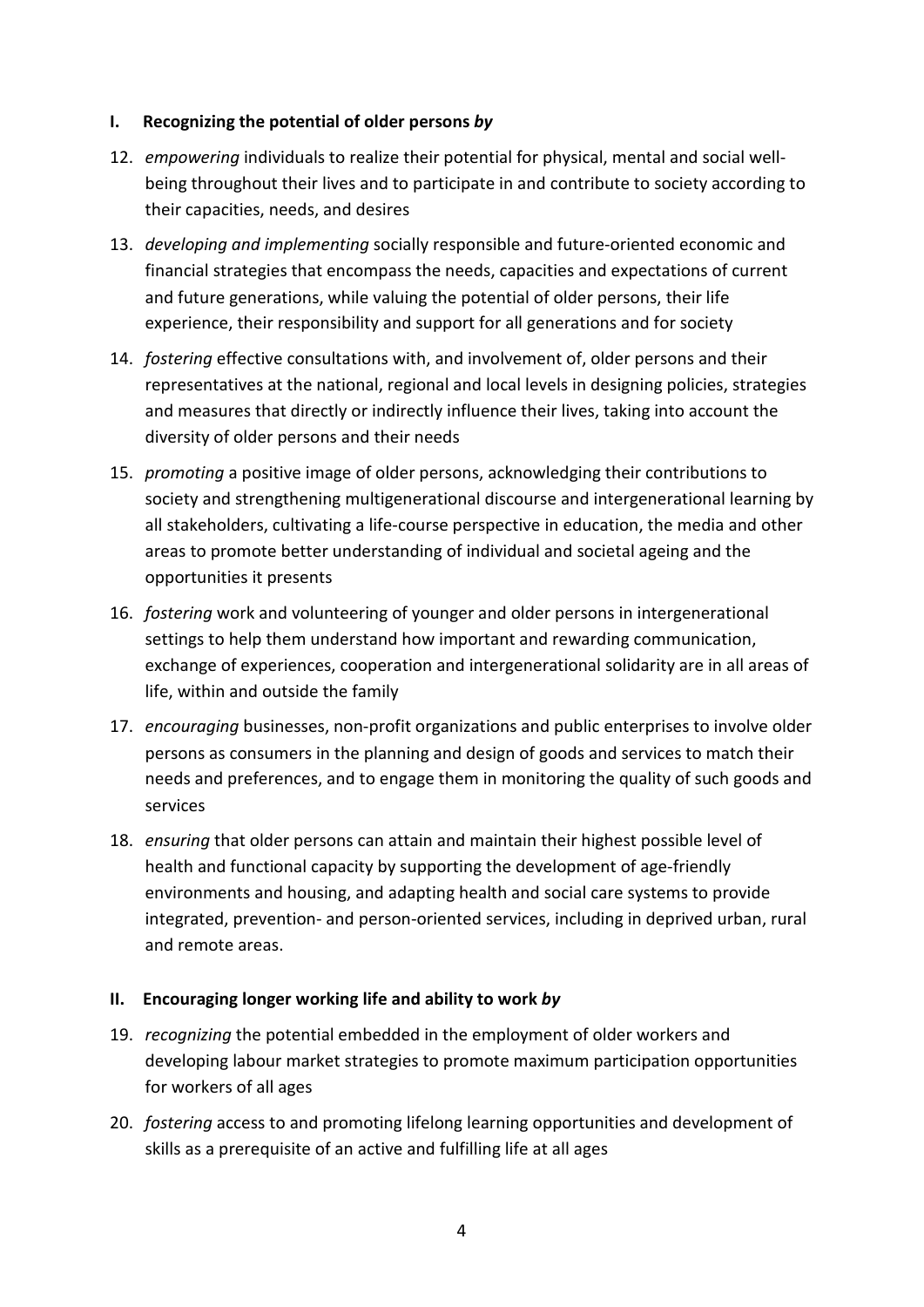- 21. *developing* strategies to fight unemployment at all ages, reducing financial inequalities and poverty, taking up measures to reduce the gender pay gap as well as other gender inequalities, and preventing age-related discrimination in employment
- 22. *encouraging* employers to value the experience of, and to retain and hire, older workers, promoting age management in both the public and private sectors, and supporting age-adapted, safe, health-promoting, and flexible working conditions throughout the entire working life
- 23. *providing* incentives for longer working life opportunities and more flexible retirement choices and fostering alternatives to early retirement including, but not limited to, rehabilitation, reintegration into work and flexible employment options to retain older workers
- 24. *planning* and implementing pension reforms, as far as not yet done, that take into account the increasing longevity and the extension of working lives, to ensure intergenerational fairness as well as the sustainability and adequacy of pension systems
- 25. *facilitating* the reconciliation of employment and care work, providing access to flexible working arrangements and appropriate care services, and promoting an equal division of care work between women and men, while considering a possibility to account for the time spent on tasks of family care in the calculation of the old-age pension.

## **III. Ensuring ageing with dignity by**

- 26. *protecting* older persons' enjoyment of all human rights and dignity, promoting their autonomy, self-determination and participation in society, and making sure that no law, policy or programme leaves room for discrimination of any kind
- 27. *supporting* the necessary infrastructure and assistance to prevent all types of abuse and violence against older persons, ensuring their economic, physical, and psychological safety
- 28. *fostering* the development of innovative methods and services as well as user- and agefriendly technology and products for reliable, accessible and affordable support and care suited to the varied and changing needs of older persons, allowing them to maintain social connections and stay in their preferred living environment for as long as possible
- 29. *raising* quality standards for integrated social and long-term care and health services, as appropriate, and continuously adapting the status, training and working conditions of professional care workers, including migrant care workers, to the growing need for culturally-sensitive care and health services, thus alleviating the strain on family and informal caregivers while also recognizing and supporting them in their fundamental role of providing care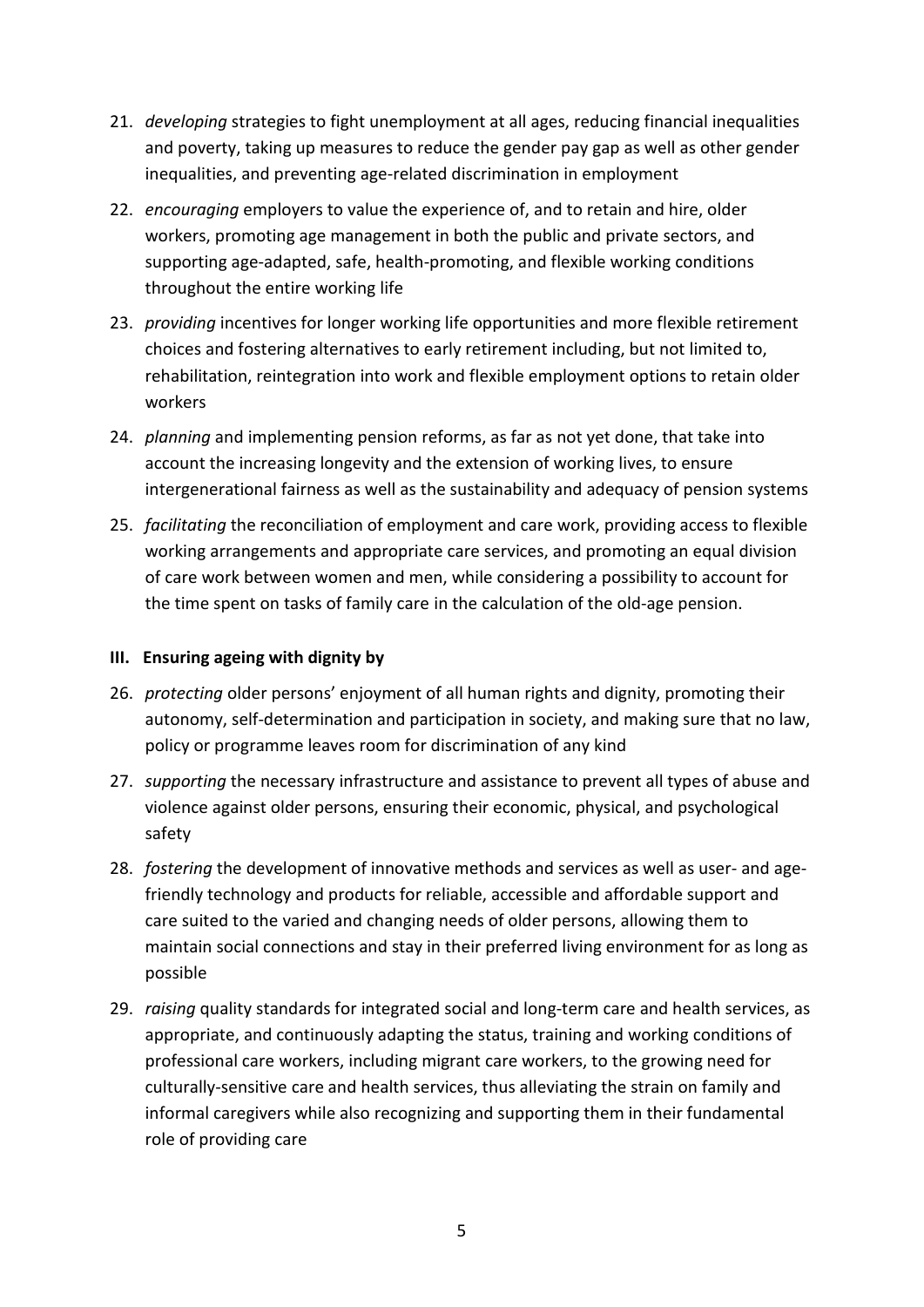- 30. *supporting* research on individual and population ageing processes to better address emerging needs in ageing societies, with special attention to the situation of persons with dementia and/or mental and behavioural disorders, and their families
- 31. *promoting* the participation of both persons with dementia and/or mental and behavioural disorders and their informal carers in social and community life, and ensuring integrated care on a local basis with treatment, care, and support after diagnosis as needed, especially through community-based services
- 32. *respecting* the self-determination, independence and dignity of older persons, especially, but not limited to, towards the end of life, through patient-centred medical and social care, including access to appropriate palliative care and aspiring to facilitate where possible the preferences of older couples to be cared for together.

#### **Final remarks**

- 33. We emphasize that policies on ageing and their implementation are to be seen as a shared responsibility of all major actors in society. Consequently, there is a need for intergenerational dialogue and for effective collaboration among governments, policymakers, the private sector, social partners, researchers and non-governmental organizations, especially organizations of and for older persons, including migrant organizations, and older men and women themselves.
- 34. We underline the importance of monitoring and evaluating ageing-related policies on the basis of research and improved data collection, as specified in the UNECE Recommendations on Ageing-related Statistics, involving older persons and their organizations throughout this process.
- 35. We recognize the relationship between population ageing and economic, social and environmental development and uphold our commitment to the United Nations 2030 Agenda and its Sustainable Development Goals, including ending poverty in all its forms everywhere, ensuring healthy lives and promoting well-being at all ages, achieving gender equality, promoting full and productive employment and decent work for all as well as access to lifelong learning opportunities, and making cities and human settlements inclusive, safe, resilient and sustainable for persons of all ages.
- 36. We acknowledge recent international initiatives that highlight the importance of a lifecourse approach in mitigating entrenched inequities by implementing comprehensive, multisectoral policies that can deliver stronger growth, greater inclusiveness, and more intergenerational mobility.
- 37. We acknowledge the adoption of the Global Strategy and Action Plan on Ageing and Health adopted by the World Health Assembly in May 2016 which calls for combatting ageism, developing age-friendly environments, aligning health systems to the needs of